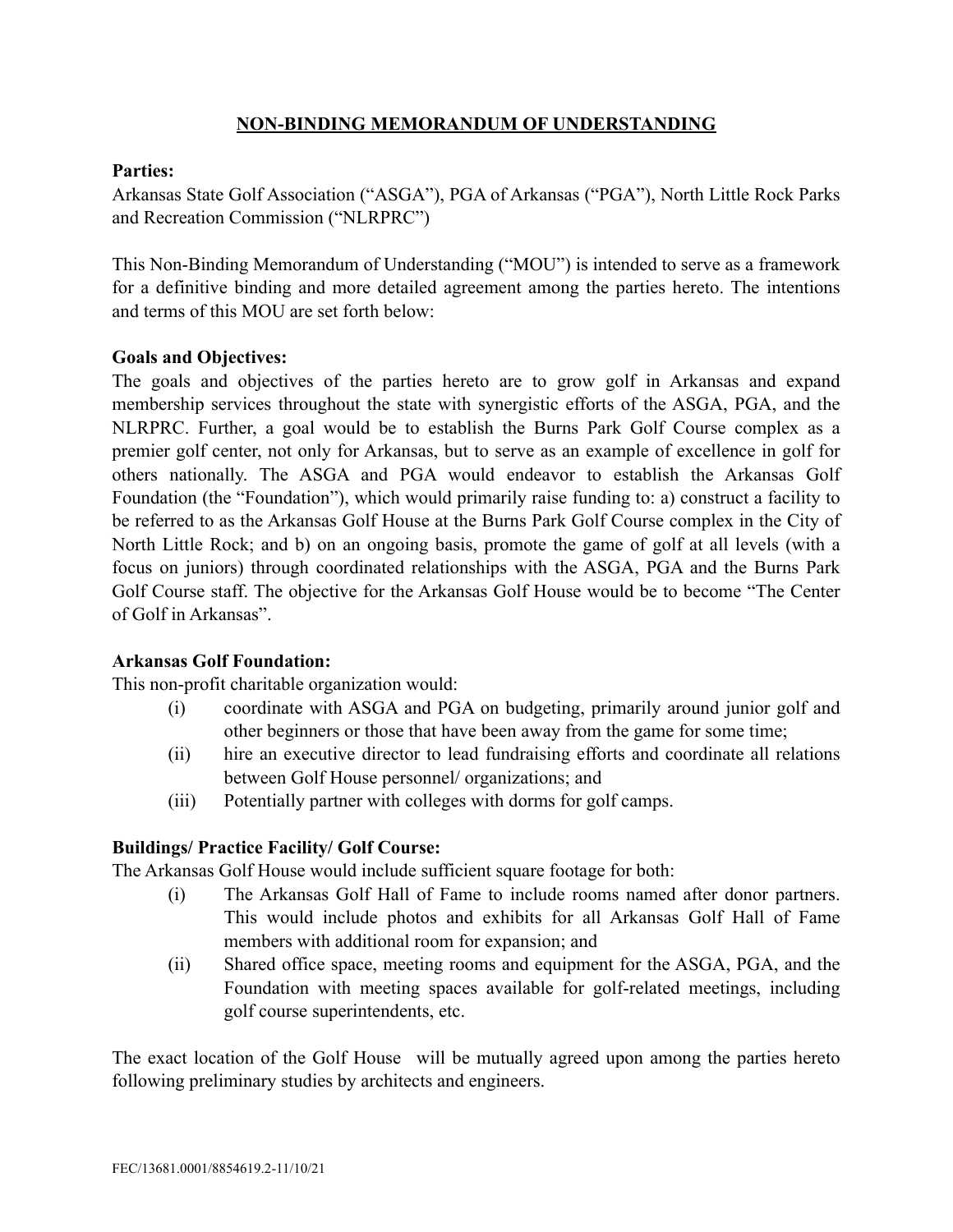#### **Arkansas Golf House:**

Construction of the Arkansas Golf House at Burns Park Golf Course on the site to be agreed upon by the parties would be paid for by the Foundation. Architecture for the building and other related improvements would be mutually agreeable among the parties. The Golf House building would be utilized and managed free of charge by the Foundation pursuant to a building management agreement with a 20 year term and an option to renew for at least two additional another 20 year terms. Further option periods and buy out clauses will be addressed as appropriate in the definitive documentation related hereto.

#### **Practice Facility**:

It is agreed that, as soon as financially practicable, the NLRPRC and the Burns Park Golf Complex would evaluate renovating its 2nd 18/ "Tournament Course" and practice facility, such that it would be a world class practice facility that would well serve both the Burns Park golfers, but also the juniors/ others that the Foundation wishes to serve. The Foundation and the NLRPRC would in good faith work together to raise funds to cover the expenses of the renovation reasonable and customary expenses related to ongoing use of the practice facility.

#### **Golf Course:**

The NLRPRC further agrees to allow the ASGA and/or PGA to have a representative on the Burns Park Golf and Greens and/or Golf Course Long Range Planning Committee for purposes of providing input consistent with the goal of the ongoing betterment of the Burn Park golf facilities.

#### **Conclusion:**

This MOU has been approved by the appropriate governing bodies of the parties, subject to final approval of the definitive agreements also being further approved by said governing bodies. Said definitive agreement shall be negotiated in an appropriate and timely fashion in conjunction with the following:

- (i) Selection of building and golf course (ie, practice facility) architects
- (ii) Design work/ cost estimates of said architects and finalization of plans for the projects noted herein
- (iii) Establishment of the Foundation and Fundraising for the projects noted herein

Agreed this day of November, 2021:

#### **ARKANSAS STATE GOLF ASSOCIATION**

| By:    |  |  |
|--------|--|--|
| Name:  |  |  |
| Title: |  |  |